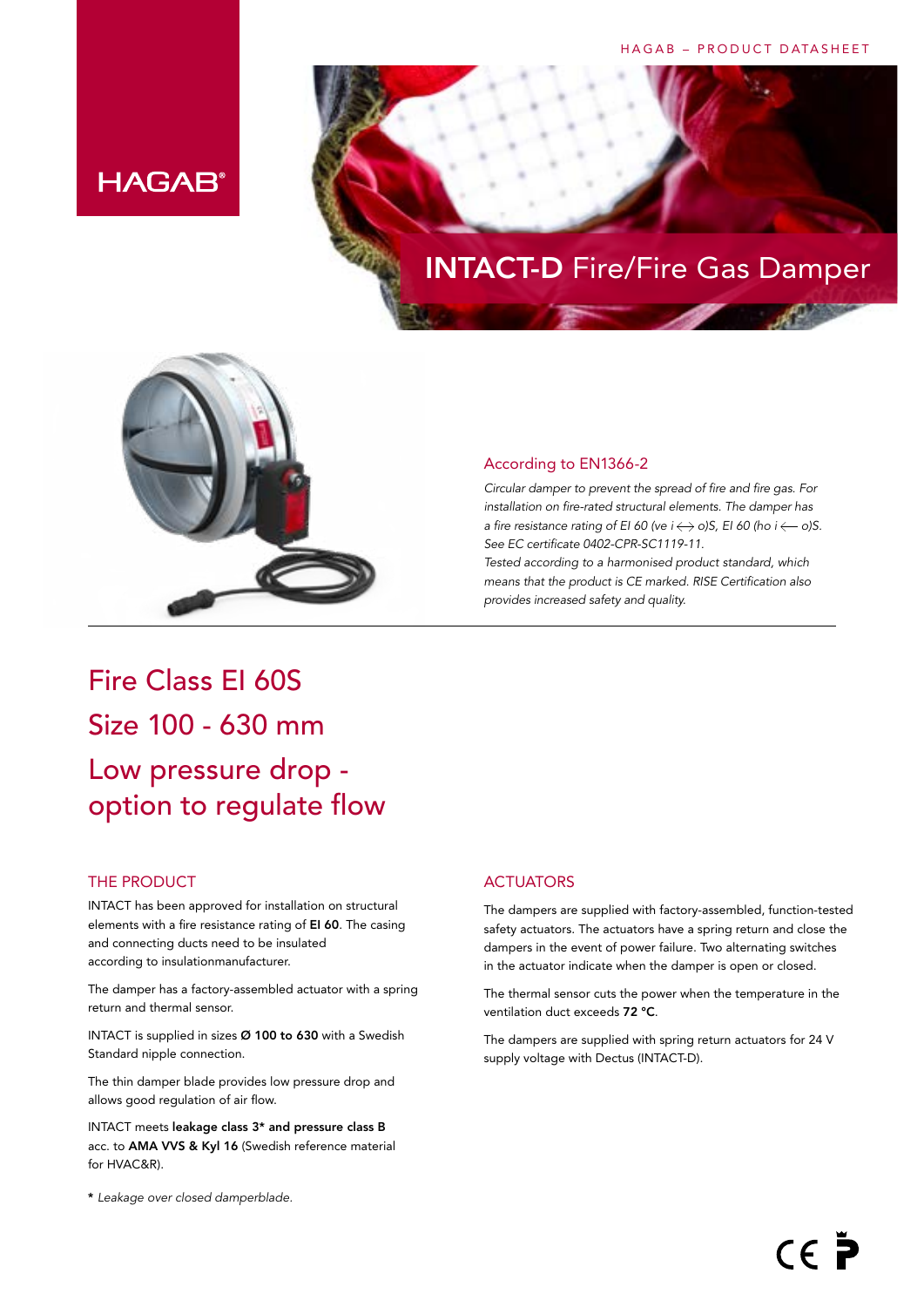## **HAGAB®**

# INTACT-D Fire/Fire Gas Damper

#### PERFORMANCE

*Declaration of performance , certificate 0402-CPD-SC1119-11*

| <b>Characteristics</b> | <b>Performance/Classification</b>                                                                                                                                                                                | <b>Standard</b> |
|------------------------|------------------------------------------------------------------------------------------------------------------------------------------------------------------------------------------------------------------|-----------------|
| Fire resistance        | El 60 (ve $i \leq -\infty$ ) S mounted against building construction [1]                                                                                                                                         | EN 1366-2       |
|                        | El 60 (ve $i < -\infty$ ) S mounted remote from building construction [1]                                                                                                                                        | EN 13501-3      |
|                        | El 60 (ho $i$ <->o) S mounted against building construction [2]                                                                                                                                                  |                 |
|                        | E 60 (ve i<->o) S mounted remote from building construction [1]                                                                                                                                                  |                 |
|                        | E 60 (ve i<->o) S mounted against building construction [1]                                                                                                                                                      |                 |
|                        | E 60 (ho i<->o) S mounted against building construction [2]                                                                                                                                                      |                 |
|                        | E 120 (ve i<->o) S Dampersize $\leq$ 20 315 mm mounted against building construction [1]                                                                                                                         |                 |
|                        | E 120 (ve i<->o) S Dampersize $\geq$ Ø 400 mm mounted against building construction [1]                                                                                                                          |                 |
|                        | E 120 (ho i<->o) S mounted against building construction [2]                                                                                                                                                     |                 |
|                        |                                                                                                                                                                                                                  |                 |
|                        | <b>Building construction:</b>                                                                                                                                                                                    |                 |
|                        | [1] Rigid wall, aerated concrete, aerated concrete blocks or concrete corresponding fire<br>classification or more than the firedamper. Flexible wall $\ge$ =95 mm, two 12,5 qypsum<br>plasterboard on each side |                 |
|                        | [2] Rigid wall, aerated concrete, aerated concrete blocks or concrete corresponding fire<br>classification or more than the firedamper. Flexible wall $>=$ 95 mm, two 12,5 gypsum<br>plasterboard on each side.  |                 |
|                        |                                                                                                                                                                                                                  |                 |

#### TECHNICAL DATA – ELECTRICAL ACTUATORS

| Damper size | Power consumption 24 V |         |              | <b>Type</b>                                      |
|-------------|------------------------|---------|--------------|--------------------------------------------------|
|             | Operation              | Standby | Rating       |                                                  |
| $100 - 315$ | 6.5 W                  | 2.0 W   | 9 VA         | Spring return actuator in event of power failure |
| $400 - 500$ | 5.5 W                  | 3.5 W   | 8 VA         | Spring return actuator in event of power failure |
| 630         | 10.5 W                 | 2.5 W   | <b>14 VA</b> | Spring return actuator in event of power failure |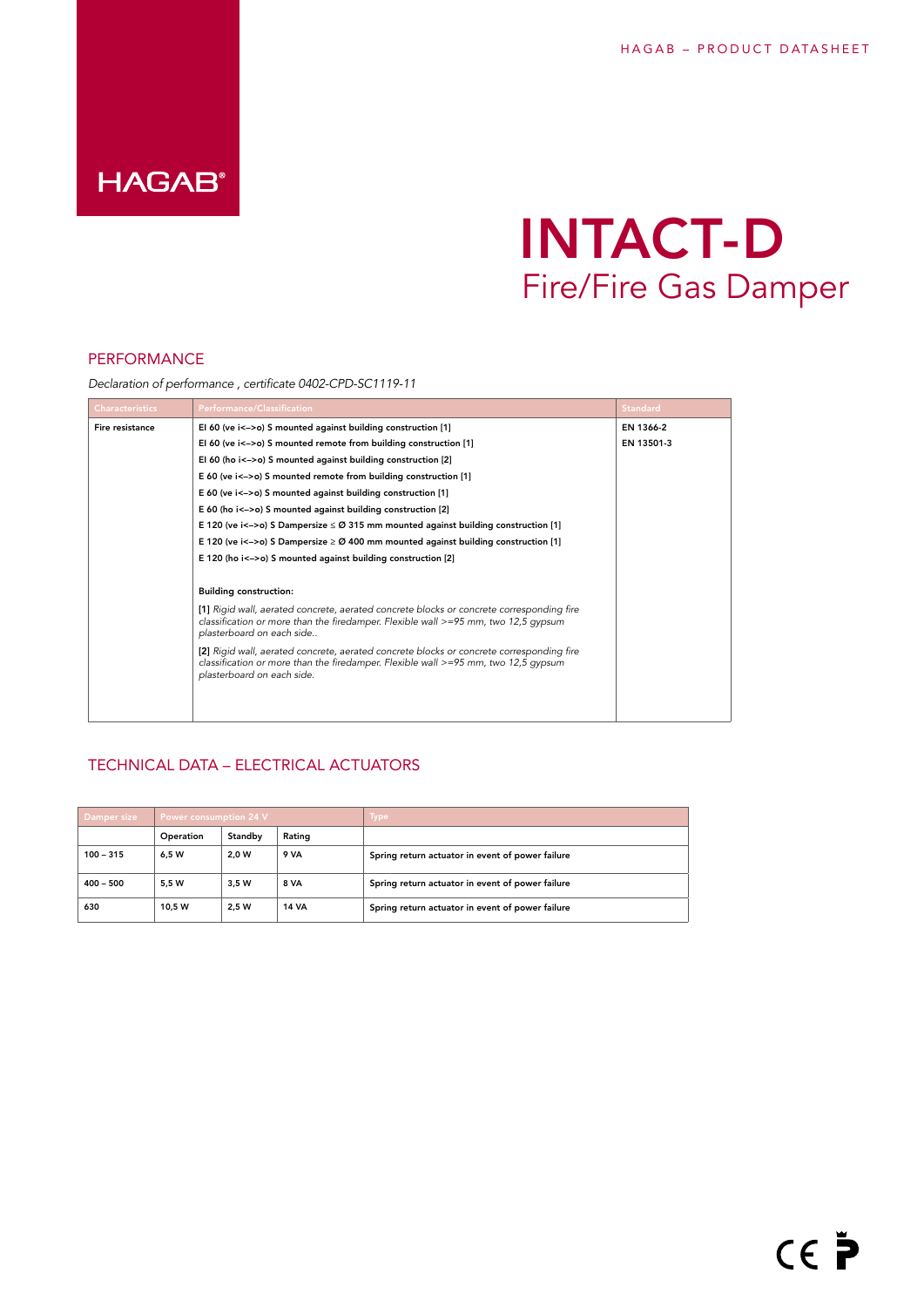## **HAGAB®**

### WIRING DIAGRAM



#### CONTROL AND MONITORING

BBR (building regulations of the Swedish National Board of Housing, Building and Planning) stipulate the use of smoke detectors to indicate the presence of smoke and the implementation of fire precautions i.e. close all fire dampers and open pressure relief dampers etc.

The standard stipulates that the dampers must be function tested regularly. For quality reasons, this should be performed automatically by an intelligent control device.

HAGAB's control and monitoring devices, SEHA, receive a signal from one or more smoke detectors and/or a central fire alarm system. If fire gas is detected, the damper switches to alarm mode.

A function check is performed every 48 hours. This is recommended for P-marked dampers. Other intervals can be selected for most HAGAB devices.

#### **MATERIAL**

INTACT has been reviewed and approved by RISE Research Institutes of Sweden AB with regard to dangerous substances. The product is recyclable and registered in Byggvarubedömningen (Swedish Building Material Assessment) and SundaHus Miljödata (Healthy Home Material Database).

# INTACT-D Fire/Fire Gas Damper

#### EXAMPLE DESCRIPTION

#### QJC.2 (acc. to AMA VVS & Kyl 19)

Fire/fire gas damper, HAGAB´s INTACT size 315 with acutator 24V with Dectus.

#### **SPECIFICATION**

Code example **INTACT-315-4** Fire/fire gas damper **INTACT-aaa-b** 

aaa nominal diameter mm (100 – 630)

#### Actuator (b)

Size (aaa)

- $b = 1$  24V with thermal sensor
- b = 2 230V with thermal sensor
- $b = 3$  24V adjustable 0-10 V signal
- $b = 4$  24V with Dectus (5m)

#### **ACCESSORIES**

Installation joint for light stud walls INTSTOS-bbb

#### CONTROL AND MONITORING DEVICE

For Dectus, 2, 3 or 4 devices Dectus Control Smoke detector Globex SD